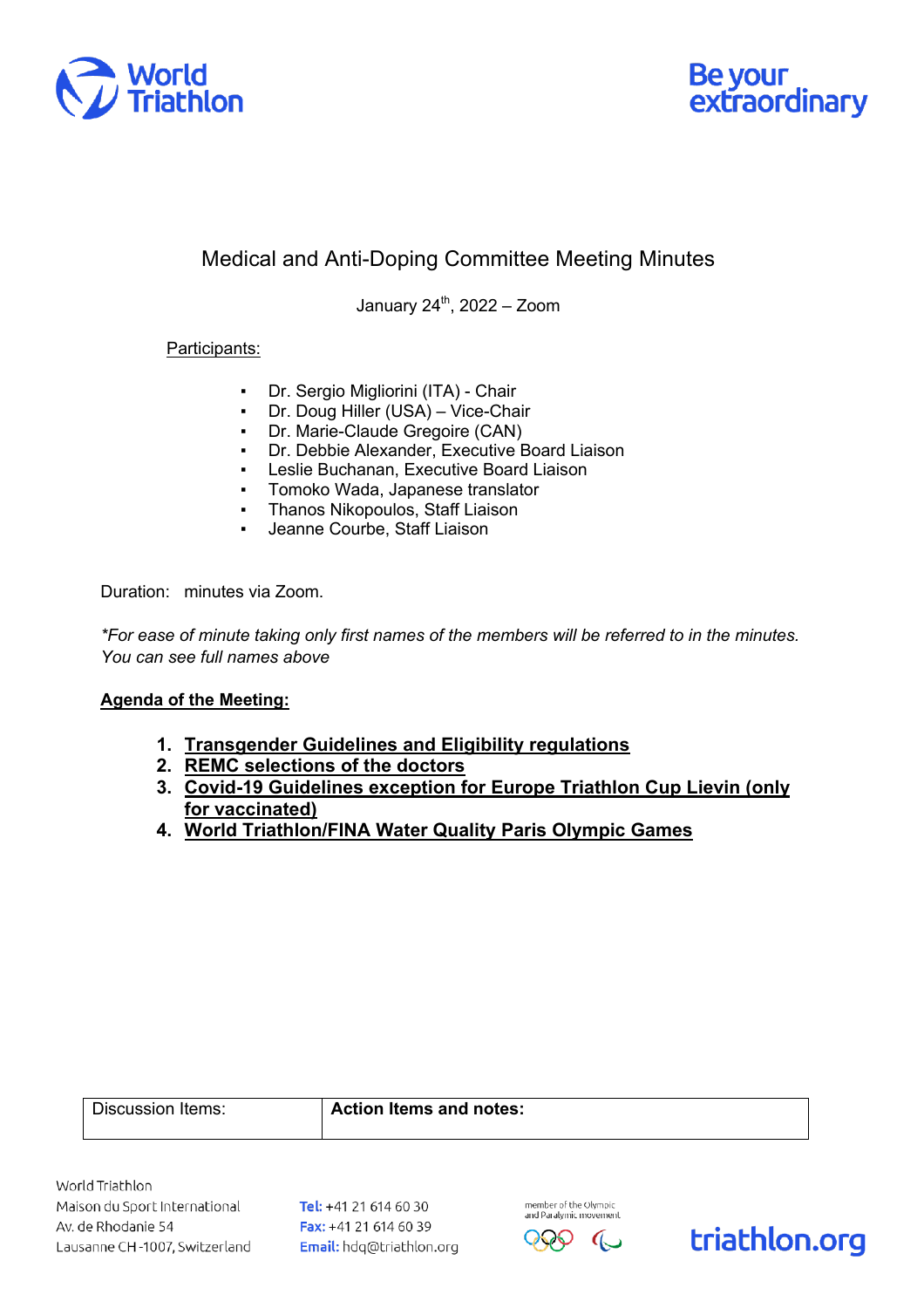| 1- Transgender<br><b>Guidelines and</b><br><b>Eligibility regulations</b>                              | Suggestions about the transgender World Triathlon<br>rules from different department/committee (Legal and<br>Constitution Committee). Documents shared within the<br>Medical Committee with the final changes.<br>The rules must be approved by the World Triahtlon<br>$\bullet$<br>Executive Board during the next meeting.<br>• After the feedback from the Legal and Constitution<br>Committee for few points of the document, voting within<br>the Medical Committee will be via email. |
|--------------------------------------------------------------------------------------------------------|---------------------------------------------------------------------------------------------------------------------------------------------------------------------------------------------------------------------------------------------------------------------------------------------------------------------------------------------------------------------------------------------------------------------------------------------------------------------------------------------|
| 2- REMC selections of<br>the doctors                                                                   | Data received from World Athletics, few medical course<br>around the world (in Europe, USA and Asia). Online<br>and in presencial. Open to the Medical Committee and<br><b>Medical Race Director.</b><br>Still in discussion: Organisation to have a course only<br>$\bullet$<br>for World Triathlon (in Montréal?).<br>Andorra proposed to host this science conference next<br>year in February linked to a World Cup Triathlon.                                                          |
| 3- Covid-19 Guidelines<br>exception for Europe<br><b>Triathlon Cup Lievin</b><br>(only for vaccinated) | Exception request for the antigenic test. Everybody on<br>the event must be vaccinated. This comes from the<br>authorities.<br>General discussion about the rules: should we keep<br>them? Situations around the world is changing. Should<br>we adapt our rules considering each individual<br>situations of the authorities (end of April).                                                                                                                                               |
| 4- World Triathlon/FINA<br><b>Water Quality Paris</b><br><b>Olympic Games</b>                          | FINA would like to use our rules about the Water<br>Quality for the 2024 Paris Olympic Games.<br>Discussing about the Water Quality between World<br>Triathlon and Paris 2024.                                                                                                                                                                                                                                                                                                              |